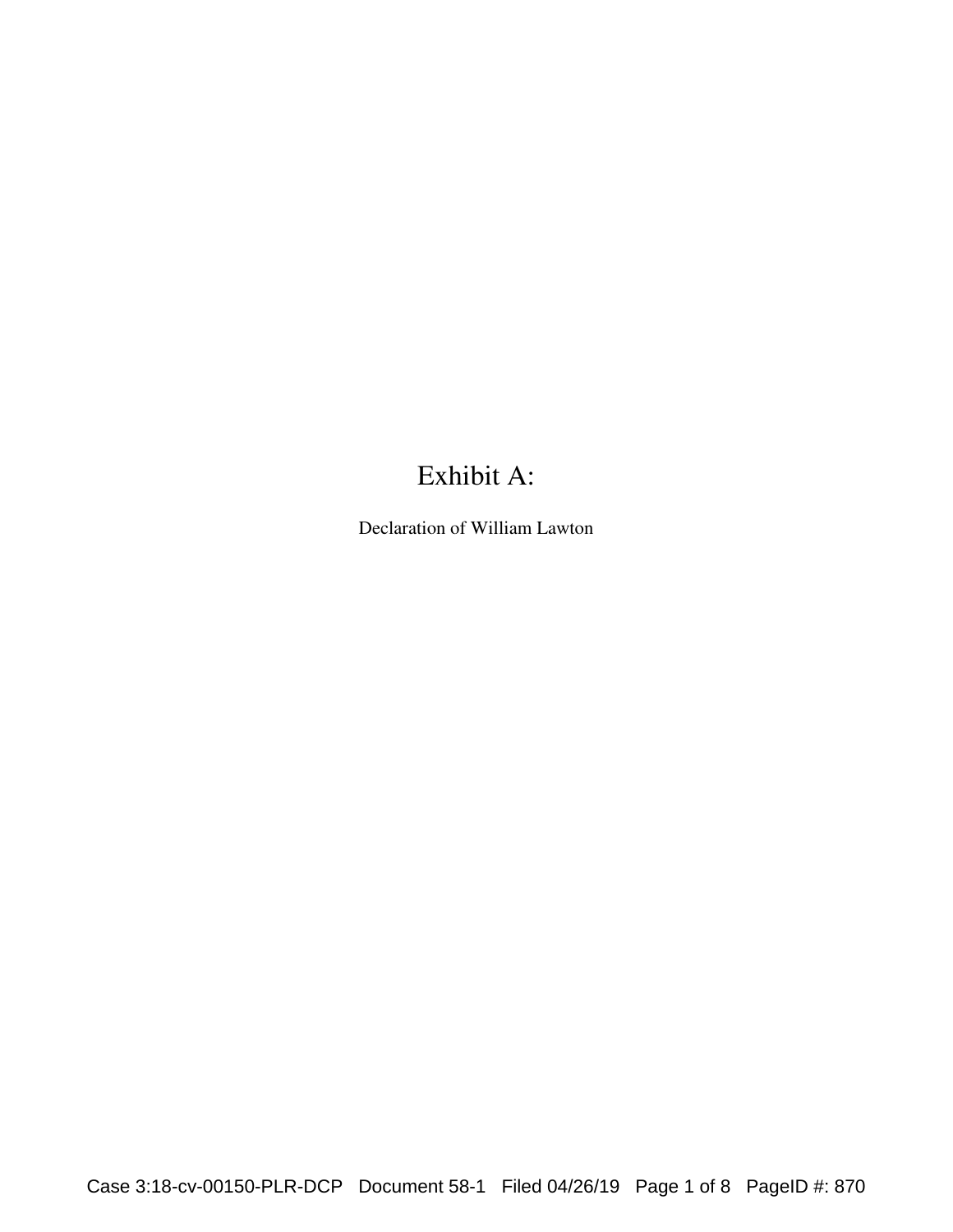## **UNITED STATES DISTRICT COURT EASTERN DISTRICT OF TENNESSEE**

| OAK RIDGE ENVIRONMENTAL PEACE                         |     |                      |
|-------------------------------------------------------|-----|----------------------|
| <b>ALLIANCE, NUCLEAR WATCH OF NEW</b>                 |     |                      |
| <b>MEXICO, NATURAL RESOURCES DEFENSE</b>              |     |                      |
| COUNCIL, RALPH HUTCHISON, ED SULLIVAN,                |     |                      |
| JACK CARL HOEFER, and LINDA EWALD,                    |     |                      |
|                                                       |     |                      |
| Plaintiffs,                                           |     |                      |
|                                                       | No. | $3:18$ -cv-00150     |
| $V_{\bullet}$                                         |     | <b>REEVES/POPLIN</b> |
|                                                       |     |                      |
| <b>JAMES RICHARD PERRY,</b>                           |     |                      |
| <b>Secretary, United States Department of Energy,</b> |     |                      |
| and LISA E. GORDON-HAGERTY,                           |     |                      |
| <b>Administrator, National Nuclear Security</b>       |     |                      |
| Administration,                                       |     |                      |
|                                                       |     |                      |
| Defendants.                                           |     |                      |

## **Declaration of William N. Lawton**

1. I am submitting this declaration in support of Plaintiffs' Combined Opposition to Defendants' Motion for Summary Judgment and Reply in Support of Plaintiffs' Motion for Summary Judgment.

2. As Plaintiffs' explained in their opening Memorandum in Support of Plaintiffs' Motion for Summary Judgment, ECF No. 53-1 at 15, "beginning in December 2018, eastern Tennessee has experienced a series of earthquakes ranging from magnitude 1.3 to 4.4, many of which were clustered in the vicinity of Y-12 and Knoxville." Plaintiffs previously supplied a link to a United States Geological Survey ("USGS") website as an example of one such recent earthquake and explained, *id.* at 15 n.5, that Courts may take judicial notice of government websites. *See Demis v. Sniezek*, 558 F.3d 508, 513 n. 2 (6th Cir. 2009) (taking notice of a government website).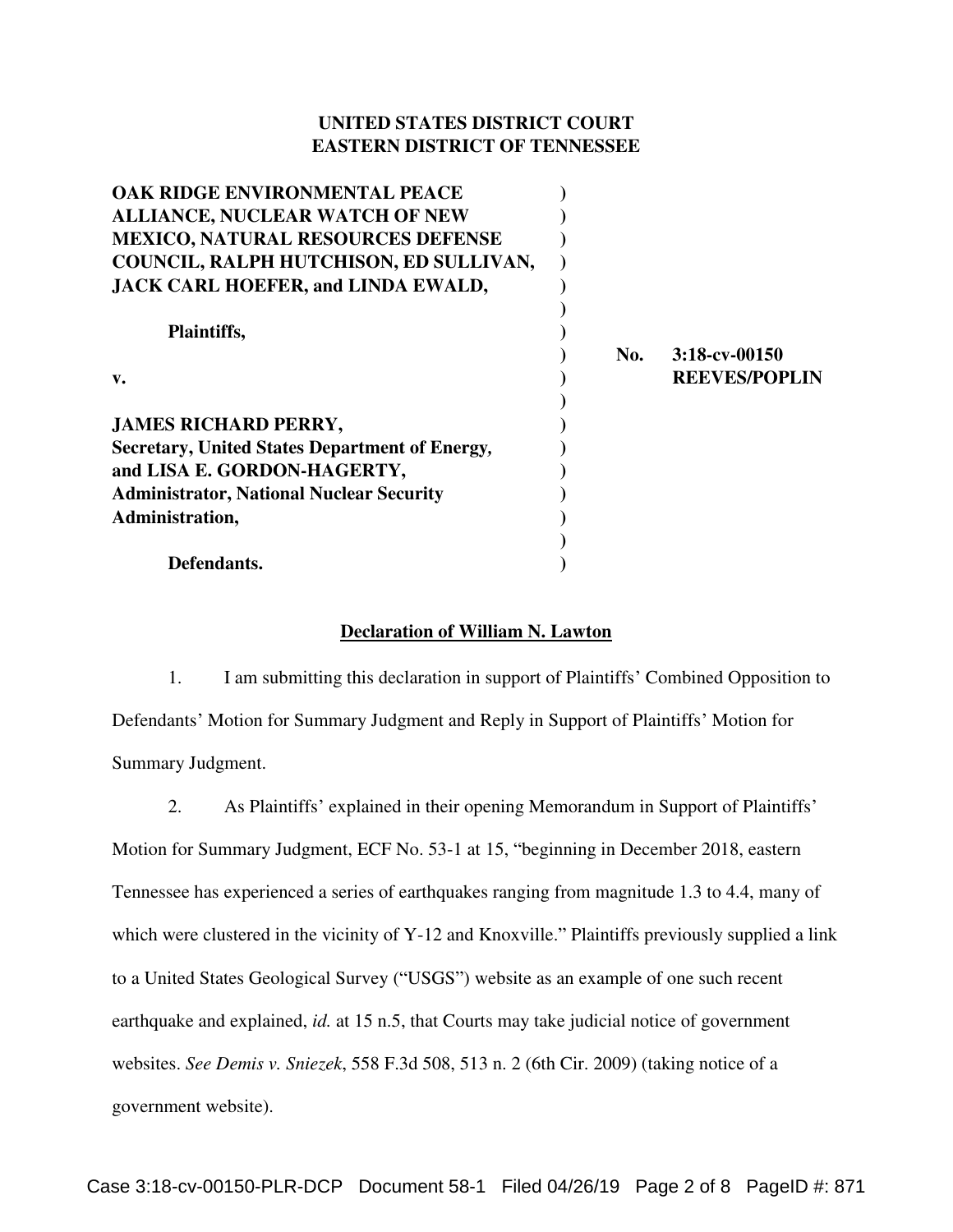$3.$ The USGS provides an online earthquake mapping tool that provides information on recent earthquakes. See https://earthquake.usgs.gov/earthquakes/search/

On April 5, 2019, I used the USGS online mapping tool to generate a map of  $4.$ recent earthquakes in eastern Tennessee, and an accompanying list of such earthquakes. The following are true and accurate copies of the map and list generated by the USGS website.

Pursuant to 28 U.S.C. § 1746, I declare under penalty of perjury that the foregoing is true and correct.

William N. Lawton

Date: April 26, 2019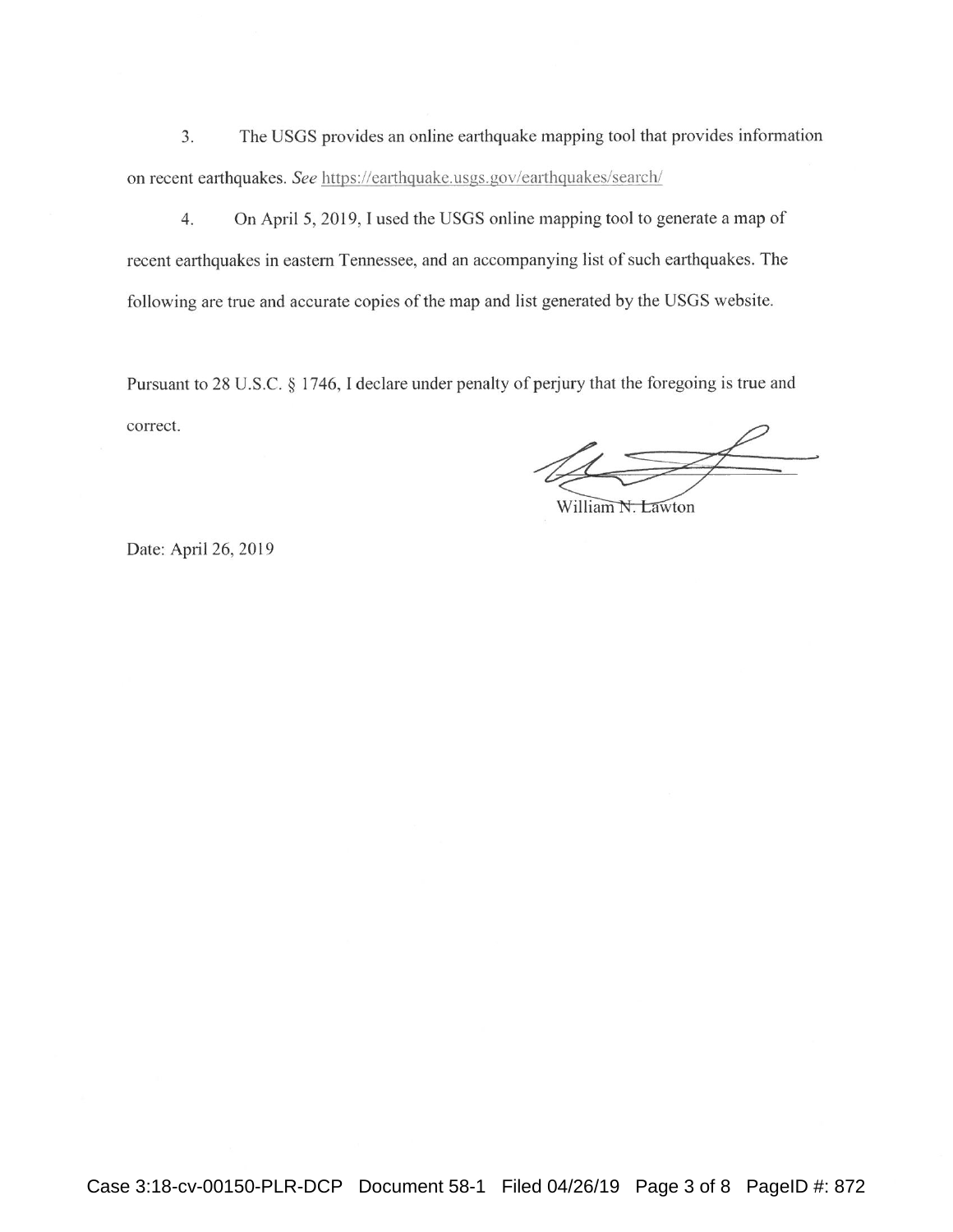0

usgs.gov/earthquakes/map/#%7B"autoUpdate"%3A%5B%5D%2C"basemap"%3A"grayscale"%2C"feed"%3A"1554486612571"%2C"listFormat"%3A"default"%2C"mapposition"%3A%5B%5B32.39851580247402%2C-91.417236328

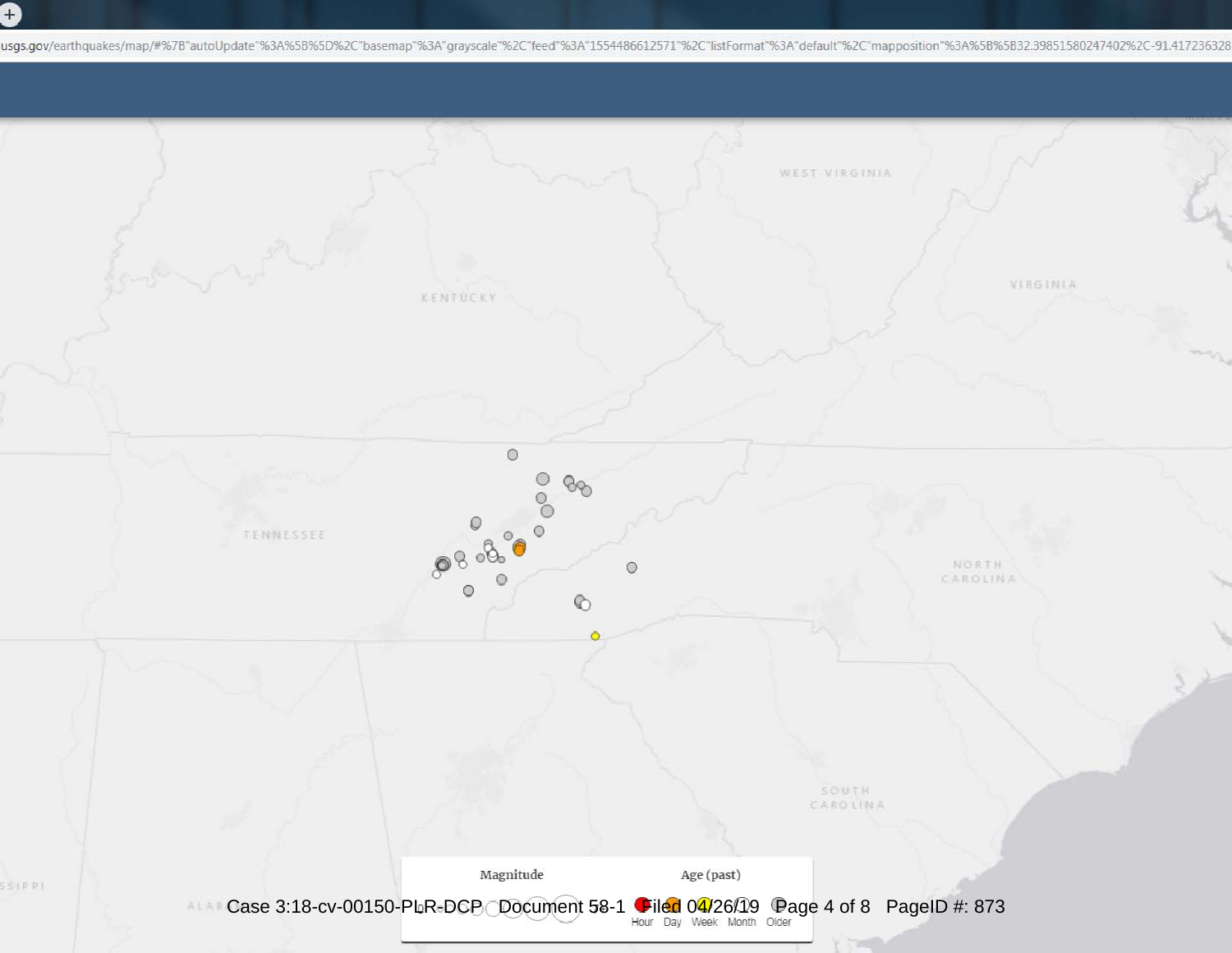

## **Search Results**

49 of 49 earthquakes in map area.

| $\checkmark$ | Click for more information                                        |                   |
|--------------|-------------------------------------------------------------------|-------------------|
| 2.1          | 1km WSW of Maryville, Tennessee<br>2019-04-04 23:45:26 (UTC)      | 7.6 km            |
| 2.0          | 2km SSW of Maryville, Tennessee<br>2019-04-04 21:01:04 (UTC)      | 1.5 km            |
| 2.4          | 2km WSW of Maryville, Tennessee<br>2019-04-04 17:09:58 (UTC)      | 1.5 km            |
| 1.9          | 19km NE of Mountain City, Georgia<br>2019-04-02 07:51:13 (UTC)    | 1.3 km            |
| 2.6          | 11km NNE of Franklin, North Carolina<br>2019-03-26 16:30:49 (UTC) | 0.8 km            |
| 1.5          | 6km WNW of Sweetwater, Tennessee<br>2019-03-25 11:01:25 (UTC)     | 13.8 km           |
| 2.3          | 0km WSW of Maryville, Tennessee<br>2019-03-18 14:29:30 (UTC)      | 0.6 km            |
| 1.7          | 7km NW of Greenback, Tennessee<br>2019-03-16 04:19:10 (UTC)       | 0.1 km            |
| 2.1          | 5km WNW of Greenback, Tennessee<br>2019-03-15 14:08:11 (UTC)      | 0.2 km            |
| 2.2          | 5km WNW of Greenback, Tennessee<br>2019-03-15 07:53:07 (UTC)      | $0.0 \mathrm{km}$ |
| 2.3          | 6km WNW of Greenback, Tennessee<br>2019-03-15 06:22:05 (UTC)      | 11.7 km           |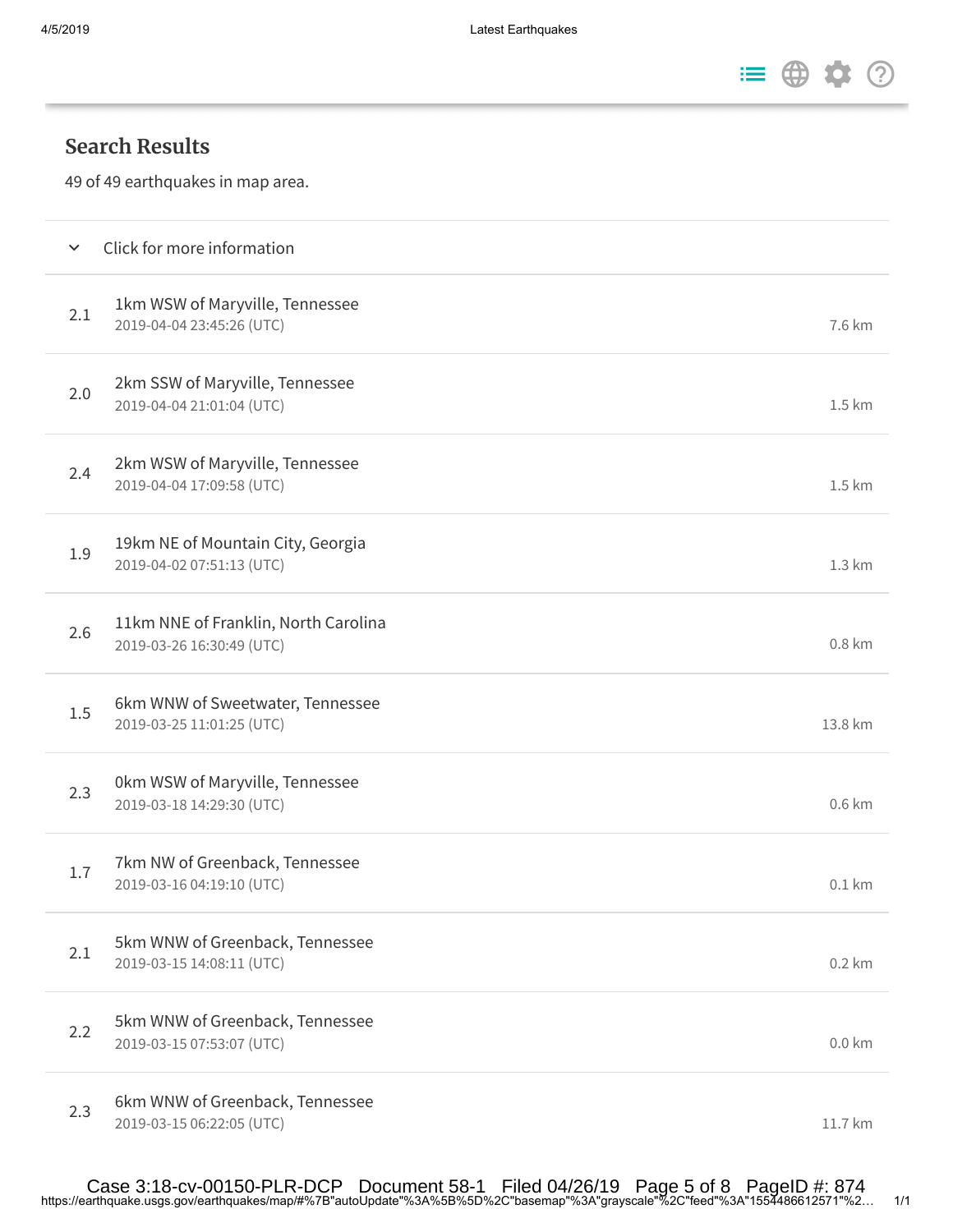| J.U | 2018-12-16 04:12:02 (UTC)                                    |  | 19.7 km |  |
|-----|--------------------------------------------------------------|--|---------|--|
| 1.8 | 10km NNE of Decatur, Tennessee<br>2018-12-14 01:28:19 (UTC)  |  | 4.4 km  |  |
| 2.5 | 11km NNE of Decatur, Tennessee<br>2018-12-14 00:24:06 (UTC)  |  | 4.6 km  |  |
| 2.6 | 4km W of Blaine, Tennessee<br>2018-12-13 18:46:16 (UTC)      |  | 4.8 km  |  |
| 1.5 | 10km ENE of Kingston, Tennessee<br>2018-12-13 15:20:39 (UTC) |  | 17.6 km |  |
| 1.8 | 11km NE of Decatur, Tennessee<br>2018-12-12 15:06:08 (UTC)   |  | 5.0 km  |  |
| 1.7 | 11km NNE of Decatur, Tennessee<br>2018-12-12 13:51:45 (UTC)  |  | 5.0 km  |  |
| 1.8 | 3km NW of Louisville, Tennessee<br>2018-12-12 12:42:31 (UTC) |  | 19.2 km |  |
| 2.1 | 10km NNE of Decatur, Tennessee<br>2018-12-12 10:41:26 (UTC)  |  | 4.4 km  |  |
| 1.9 | 11km NNE of Decatur, Tennessee<br>2018-12-12 09:59:25 (UTC)  |  | 6.7 km  |  |
| 3.0 | 10km NNE of Decatur, Tennessee<br>2018-12-12 09:27:07 (UTC)  |  | 5.8 km  |  |
| 4.4 | 12km NNE of Decatur, Tennessee<br>2018-12-12 09:14:43 (UTC)  |  | 7.9 km  |  |
| 2.3 | 4km WSW of Seymour, Tennessee<br>2018-12-09 14:22:29 (UTC)   |  | 3.7 km  |  |
|     |                                                              |  |         |  |

12km NW of Sweetwater, Tennessee

https://earthquake.usgs.gov/earthquakes/map/#%7B"autoUpdate"%3A%5B%5D%2C"basemap"%3A"grayscale"%2C"feed"%3A"1554486612571"%2… 1/1 2.7  $^{+2.811}_{-2.7}$  Case 3:18 kV 00150-PLR-DCP Document 58-1 Filed 04/26/19 Page 6 of 8 PageID  $\#^{1}875$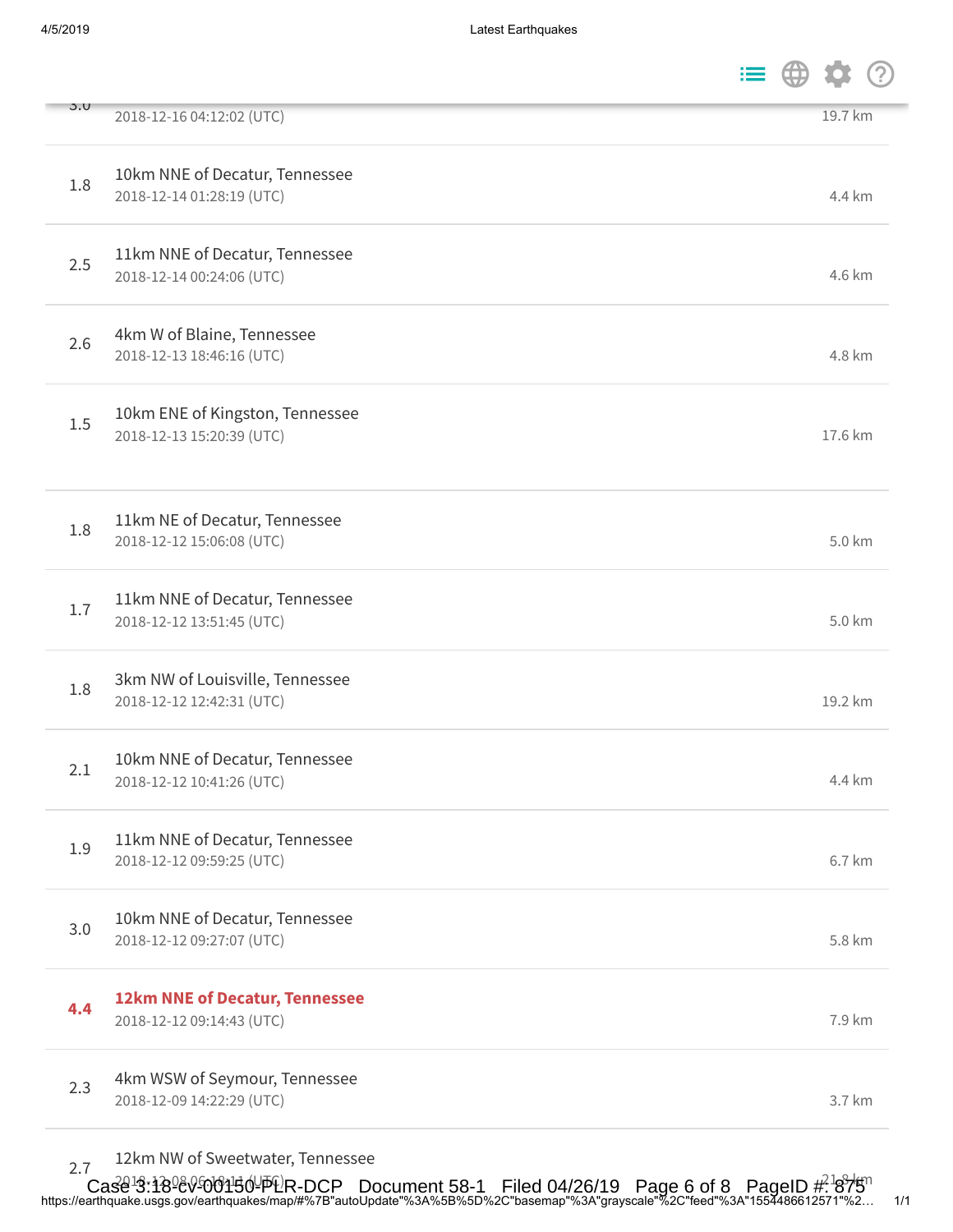|     | 2019-01-25 05:03:43 (UTC)                                                                      | 14.8 km |
|-----|------------------------------------------------------------------------------------------------|---------|
| 1.0 | 3km SE of Greenback, Tennessee<br>2019-01-23 05:44:15 (UTC)                                    | 8.6 km  |
| 2.7 | 2km NE of Maryville, Tennessee<br>2019-01-14 09:00:26 (UTC)                                    | 13.0 km |
| 2.2 | 8km N of Fincastle, Tennessee<br>2019-01-09 04:34:30 (UTC)                                     | 18.5 km |
| 2.2 | 5km N of West Canton, North Carolina<br>2019-01-07 05:27:11 (UTC)                              | 0.1 km  |
| 1.7 | 11km NNE of Decatur, Tennessee<br>2019-01-03 04:20:31 (UTC)                                    | 4.7 km  |
| 2.3 | 13km WSW of Sylva, North Carolina<br>2018-12-28 22:21:43 (UTC)                                 | 0.1 km  |
| 1.3 | 7km SSW of Loudon, Tennessee<br>2018-12-25 04:55:44 (UTC)                                      | 18.8 km |
| 2.8 | 13km SE of Vonore, Tennessee<br>2018-12-23 20:10:29 (UTC)                                      | 19.0 km |
| 2.2 | 2km SSE of Englewood, Tennessee<br>2018-12-21 17:57:58 (UTC)                                   | 20.0 km |
| 2.1 | 2km SSE of Englewood, Tennessee<br>2018-12-21 17:57:46 (UTC)                                   | 20.6 km |
| 2.1 | 11km NNE of Decatur, Tennessee<br>2018-12-19 18:11:02 (UTC)                                    | 4.8 km  |
| 2.1 | 11km NNE of Decatur, Tennessee<br>2018-12-18 20:02:49 (UTC)                                    | 5.0 km  |
| 3.0 | 5km ESE of Mascot, Tennessee<br>2018-12-16 04:12:02 (UTC)<br>Desiment E0.1 Filed 04/26/10 Dege | 19.7 km |

https://earthquake.usgs.gov/earthquakes/map/#%7B"autoUpdate"%3A%5B%5D%2C"basemap"%3A"grayscale"%2C"feed"%3A"1554486612571"%2… 1/1 Case 3:18-cv-00150-PLR-DCP Document 58-1 Filed 04/26/19 Page 7 of 8 PageID #: 876